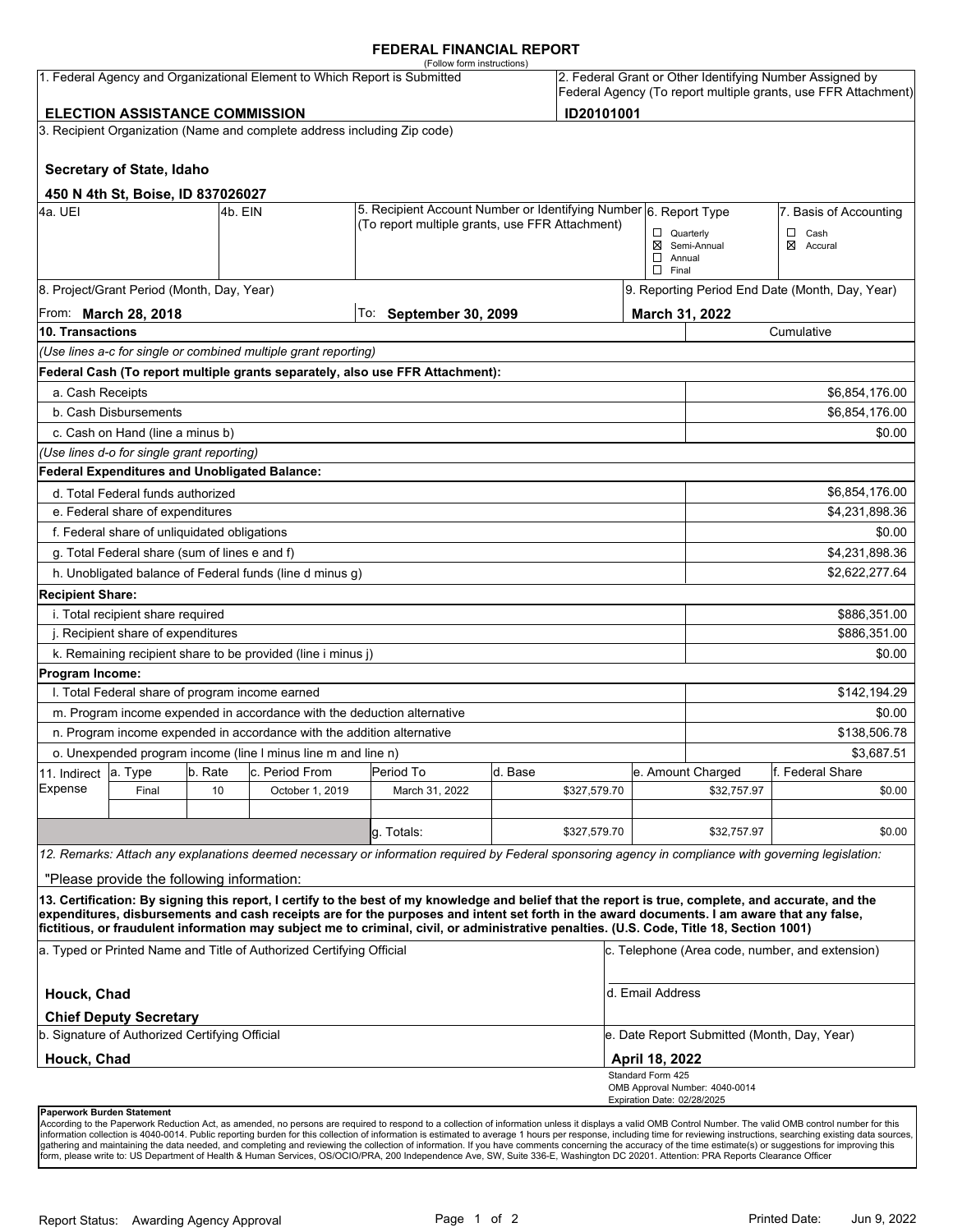| <b>FEDERAL FINANCIAL REPORT</b><br>(Additional Page) |                                                                                                                                                                                                                                                                                                                                     |  |  |  |  |  |
|------------------------------------------------------|-------------------------------------------------------------------------------------------------------------------------------------------------------------------------------------------------------------------------------------------------------------------------------------------------------------------------------------|--|--|--|--|--|
| Federal Agency & Organization                        | : ELECTION ASSISTANCE COMMISSION                                                                                                                                                                                                                                                                                                    |  |  |  |  |  |
| <b>Federal Grant ID</b>                              | ID20101001                                                                                                                                                                                                                                                                                                                          |  |  |  |  |  |
| Recipient Organization                               | : Secretary of State, Idaho                                                                                                                                                                                                                                                                                                         |  |  |  |  |  |
|                                                      | 450 N 4th St, Boise, ID 837026027                                                                                                                                                                                                                                                                                                   |  |  |  |  |  |
| UEI                                                  |                                                                                                                                                                                                                                                                                                                                     |  |  |  |  |  |
| UEI Status when Certified                            |                                                                                                                                                                                                                                                                                                                                     |  |  |  |  |  |
| <b>EIN</b>                                           |                                                                                                                                                                                                                                                                                                                                     |  |  |  |  |  |
| <b>Reporting Period End Date</b>                     | March 31, 2022                                                                                                                                                                                                                                                                                                                      |  |  |  |  |  |
| Status                                               | : Awarding Agency Approval                                                                                                                                                                                                                                                                                                          |  |  |  |  |  |
| <b>Remarks</b>                                       | "Please provide the following information:                                                                                                                                                                                                                                                                                          |  |  |  |  |  |
|                                                      | State interest earned (current fiscal year): \$0.00<br>State interest expended (current fiscal year): \$0.00<br>Program income earned (current fiscal year): \$0.00<br>Program income earned breakdown (current fiscal year): \$ Source: e.g. Sale of<br>registration list<br>Program income expended (current fiscal year): \$0.00 |  |  |  |  |  |

# **Federal Agency Review**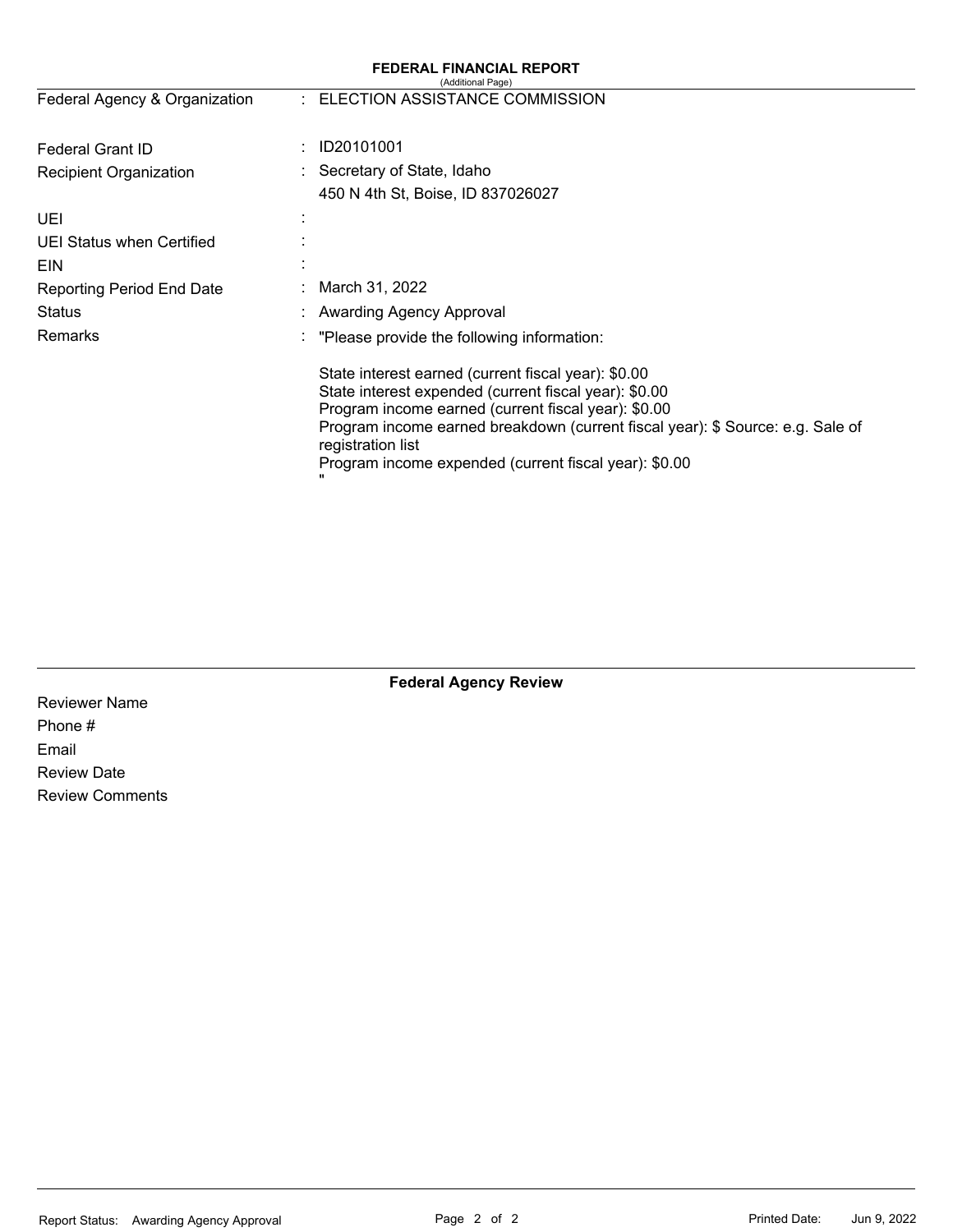# 2021-2022 EAC Progress Report

# 3. EAC Progress Report

### **1. State or Territory:**

Idaho

### **2. Grant Number:**

ID20101001-01

#### **3. Report:**

Semi-Annual (Oct 1 - March 31)

### **4. Grant:**

Election Security

#### **5. Reporting Period Start Date**

10/01/2021

#### **6. Reporting Period End Date**

03/31/2022

### 4. Progress and Narrative

7. Describe in detail what happened during this reporting period and explain how you implemented the approved grant activities in accordance with your State Plan/Program Narrative. (*Note: Your activities should align with your Grant Cost Categories Table.)*

• Voting Equipment:

 o All voting equipment purchased during this reporting period was done at the county level and detailed below in the activities carried out by our subgrantees.

• Election Auditing: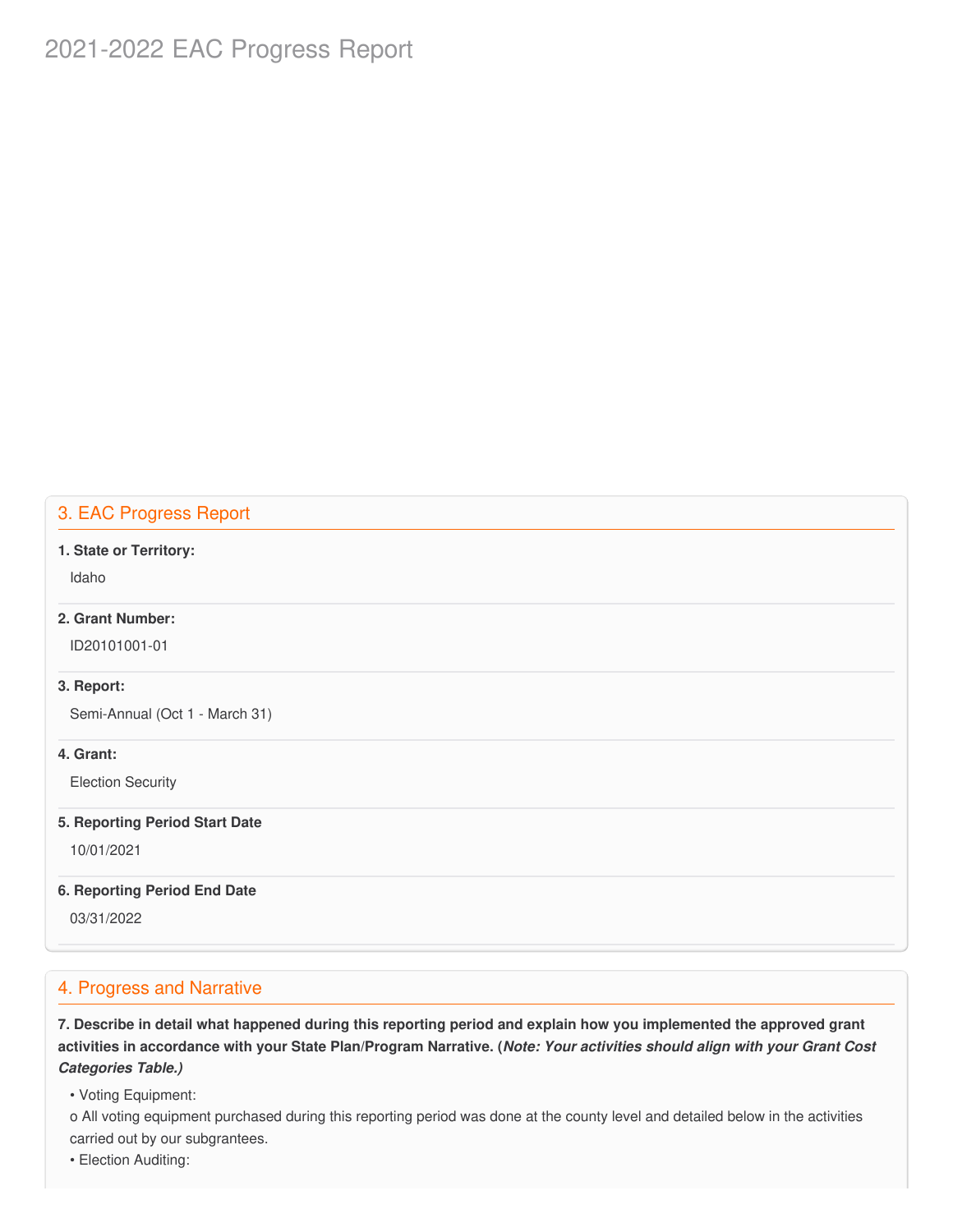o After the last Presidential election, our office conducted multiple audits to refute a spreading document dubbed the 'Big Lie'. Those audits were conducted at random to a handful of precincts within a couple different counties. Election staff performed the audits by hand counting each of the ballots and comparing them to the certified canvasses submitted by the counties. Our original plan with the Election Audit funds was to continue and expand this auditing processes over the next couple of years. However, we have coordinated with the Governor's office and Idaho Legislature to receive State funding in order to continue to conduct these audits after each election. At this time, we are re-evaluating how our remaining Election Audit funds will be expended.

#### • Voter Registration Systems:

 o During the past 6 months, Idaho has continued to work with Tenex in developing and improving our Elections system. During this period, there have been 3 significant software releases implemented, which included significant improvements to the Election Desk, as well as the new GIS module. GIS was an important development, as this functionality was required by Idaho counties to successfully accomplish statutorily mandated redistricting maps prior to the May Primary election, and which were based on the 2020 Federal Census. Our office worked with Stackrock, a local Boise Idaho firm, to direct Tenex is the design and implementation of the GIS module. As GIS functionality is new to the Secretary of State, as well as most (if not all) County Clerk's, Stackrock provided expert consultation with ESRI, and ArcGIS software used by the Redistricting Commission to generate shape files. The Stackrock consultant trained the Elections staff, as well as providing GIS training to all 44 Idaho counties. Additionally, he led test efforts to identify software bugs and enhancements prior to taking the software live.

 We also initiated the rollout of the Election Force, a new software module which provides poll worker training and tracking. This module includes an election desk and public portal, and is intended to increase communication and coordination between poll workers during the election cycle.

 Throughout this reporting period, we worked closely with Civera, a software design company headquartered in Boston Massachusetts to successfully design, test, and implement two new online public facing products.

 1. Sunshine™ is a first of a kind product that provides members of the press, research professionals and Idaho voters with the ability to instantaneously discover the financials of candidates, including campaign spending, loans and donations in an environment that takes place without limits. The interface has been completely redesigned by UI professionals and incorporates test findings from subject matter experts around the state. It features search capabilities by candidates and PAC's, contests, donors and donation totals, vendors and spending parameters and includes a thorough set of reports which can be easily downloaded by the user and filed for future use within the system itself.

 2. Canvass™ provides research professionals, students, and social scientists with election reporting that Idaho constituents will absolutely love. With results of every election starting in 1990 through the most recent November 2021 election, the Secretary has provided a searchable database of historical election results that allows users to navigate specific years' election data just by searching for it, rather than sifting through endless PDF documents.

• Cyber Security:

 o During the past 6-months, the Secretary of State's office has worked closely with Boise State University to continue developing tools, technologies and policies aimed at protecting fair and democratic elections here in Idaho from cyber and information attacks. This program, called INSURE, has been accomplished using an interdisciplinary team of experts in cybersecurity, computer science, political science, and election expertise from the Secretary of State's office.

 o During our annual clerk's conference in January, attendees were provided multiple sessions and workshops on cybersecurity and elections administration topics, including an update on the state of elections on a national stage and a briefing on the activities of nation state actors provided by CISA staff and contractors. Additionally, a security roundtable was provided that discussed best practices in the areas of registration list management, ballot and equipment chain of custody, and internal and public facing procedural audits.

### • Communications:

 o The Idaho Voter Education Project that was started last year by our Chief Deputy was completed during this reporting period. The 40-video series explains the voting process from start to finish both behind the scenes at both the State and County level, and at the polls. The purpose of these video series is to education the public on what Idaho is doing to ensure safe and secure elections, instill confidence in how an election is run, and give the public the information as to what should be happening during the election process so that they can bring to our attention any actions that might seem out of place.

8. Describe any significant changes to your program during the project, including changes to your original State  **Plan/Program Narrative or favorable developments that improved program efficiency and/or service delivery.**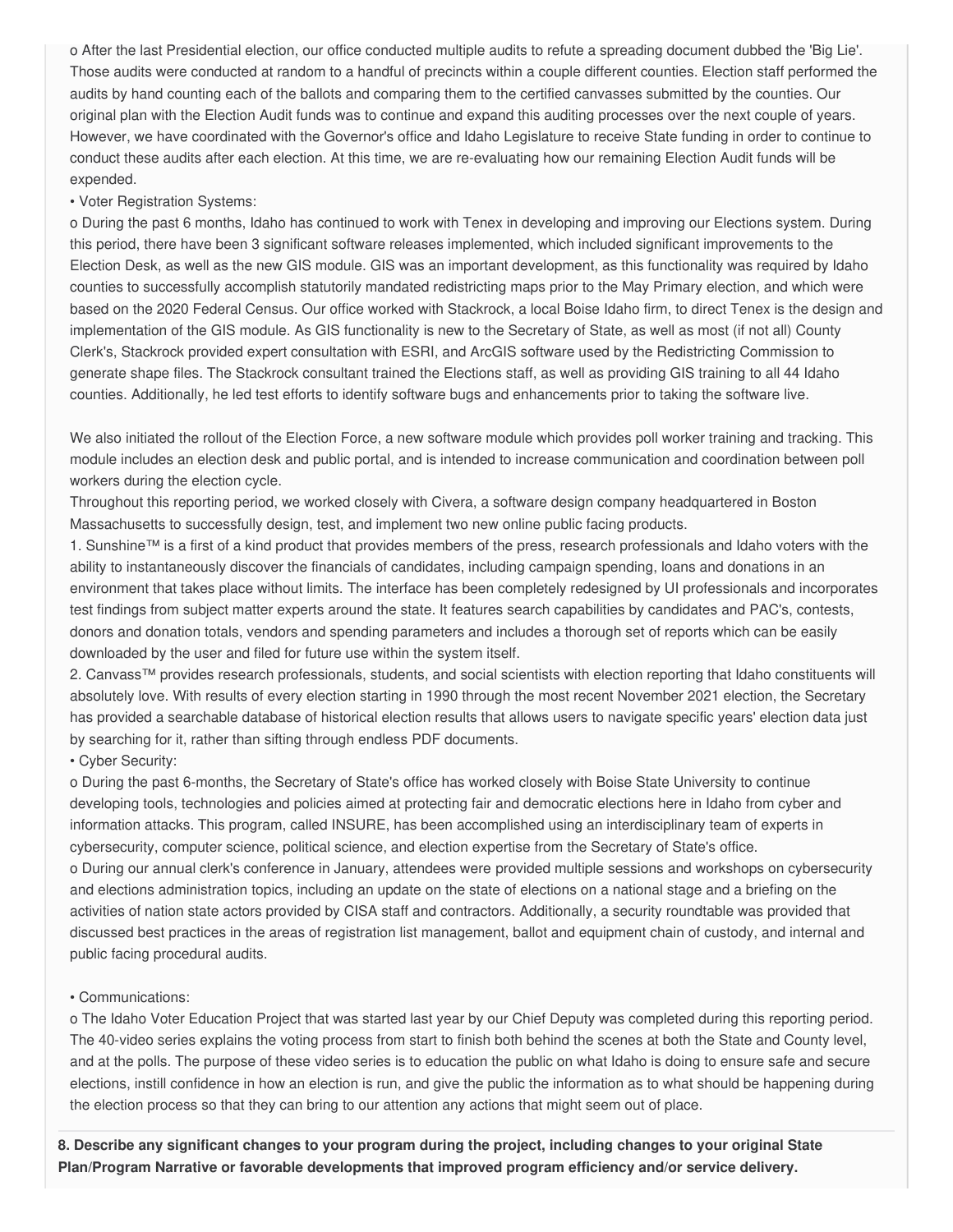#### **9. Issues Encountered:**

Describe all major issues that arose during the implementation of the project and the reasons why established goals were not met, if applicable. Address each issue separately and describe whether and how the issues were resolved. Also,  **briefly discuss the implications of any unresolved issues or concerns.**

N/A

### **10. Provide a description of any training conducted, including security training.**

 • Each January, the Idaho Association of County Recorders & Clerks holds its annual conference in Boise, Idaho. During this year's conference, we had our Election employees each focus on a different part of our election system and train the county employees on how they work. The topics included campaign finance, voter central, reporting, redistricting, and petitions. The employees walked them through the functionality of each of the topics explaining how each module is applied to the election process, and how to use them to generate reports which are then used to reconcile and balance election ballots and voters registration information. The team also conducted campaign finance training for current and future political candidates associated with the Idaho Farm Bureau.

#### **11. Subgrants:**

### **Did your office provide subawards to local jurisdictions during this reporting period?**

Yes

### **12. Describe the activities carried out by your subgrantees during the reporting period.**

 • The main focus of the funds we have sub-awarded to our counties continues to be cyber security. Counties continue to enroll and receive results of their CISA scans, and our Cybersecurity Strategist continues to monitor those results and work with them in using available funds to remediate any issues that may be discovered.

 • In addition to cyber security, physical security for both county employees, and ballot storage have been considered this reporting period. Counties have purchased updated building security and cameras for their election's offices and ballot storage areas.

 • Last, counties continue to purchase updated voting equipment such as electronic poll books, voting kiosks, and air ballot printers, as they have seen the success and benefits from other counties that have used them in prior elections.

### **Provide a breakdown of aggregate subawards expenditures across major categories.**

 Voting Equipment : [\\$77,436.78](https://77,436.78) Election Auditing : [\\$1,434.69](https://1,434.69) Voter Registration Systems : [\\$37,121.15](https://37,121.15) Security : \$[3,949.40](https://3,949.40) Communications : \$0.00 Other (Voter Reg. Security Equipment) : \$[32,297.78](https://32,297.78) Total : \$152239.8

#### **13. Match:**

### **Describe how you are meeting or have met the matching requirement.**

Match has already been met.

14. Report on the number and type of articles of voting equipment obtained with the funds. Include the amount expended  **on the expenditure table.**

 43 Electronic Poll Books 24 Air Ballot Printers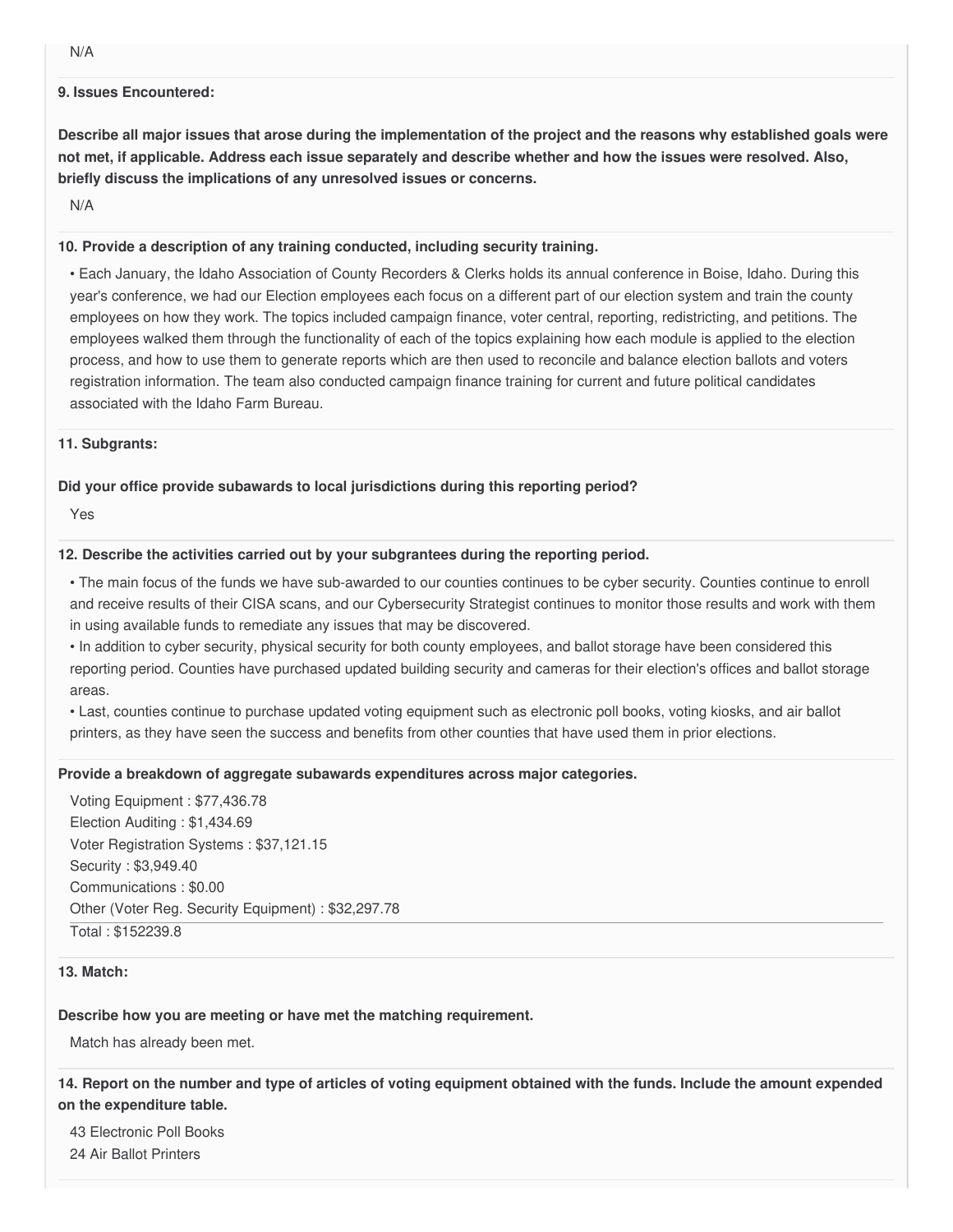# 5. Expenditures

# **15. Current Period Amount Expended and Unliquidated Obligations**

## **GRANT COST CATEGORIES - FEDERAL**

 Post-Election Auditing: : \$6580 Voter Registration Systems: : \$322365 Cyber Security: : \$248317 Voter Education/Communications: : \$15000 Subgrants: : \$152240 Other (Specify below) : \$5179

#### Total : \$749681

 **Comments:** Other: Contractor for Election Laws. Interest expended for reporting period is [\\$31,250.30](https://31,250.30) which is included in the Voter Registration Systems expenses.

### **16. GRANT COST CATEGORIES - MATCH**

 Voting Equipment and Processes: : \$0 Post-Election Auditing: : \$0 Voter Registration Systems: : \$0 Cyber Security: : \$0 Voter Education/Communications: : \$0 Total : \$0 **Comments:**

## 7. Expenditures

#### **17. Confirm Total Grant Expenditure Amounts**

 Federal : \$718431 Match : \$0 Total : \$718431

 **OMB CONTROL NUMBER: 3265-0020**

# 8. Certification

 **Name and Contact of the authorized certifying official of the recipient.**

**First Name** Kathy **Last Name** Abbott

**Title**